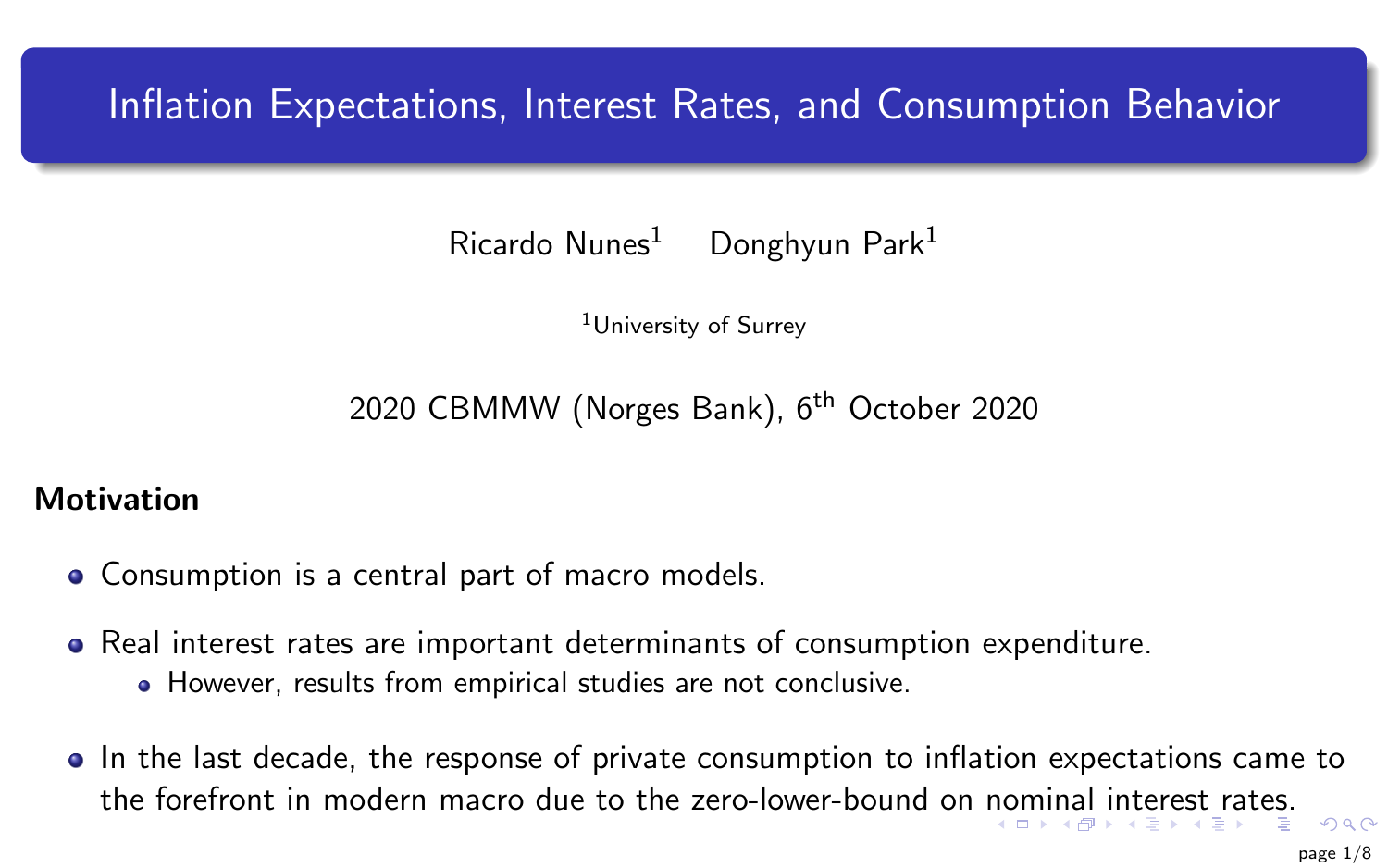### <span id="page-1-0"></span>What We Do

Consumption function in the cross-sectional data:

$$
C_{j,t} = C(r_{j,t}, Y_{j,t}^d, R_j, V_j)
$$
\n
$$
(1)
$$

where  $i$  denotes  $i$ -th household.

It is crucial to control for the effect of  $i_{j,t}$  on  $C_{j,t}.$ 

• In normal times: Taylor principle:  $i_t = \phi_\pi \mathbb{E}_t \pi_{t+1}$  with  $\phi_\pi > 1$ 

$$
\mathbb{E}_t^j \pi_{t+1} \uparrow \Rightarrow i_{j,t} \uparrow \uparrow \Rightarrow r_{j,t} \uparrow \Rightarrow C_{j,t} \downarrow
$$

- In  $7I B: i_t = \overline{i} \approx 0$ If  $i_{j,t} = \bar{i}$ , then  $\mathbb{E}^j_t \pi_{t+1} \uparrow \Rightarrow r_{j,t} \downarrow \Rightarrow C_{j,t} \uparrow$
- Focusing only on ZLB period is problematic.
	- Short sample
	- What if  $\mathbb{E}^j_t\pi_{t+1}\uparrow$  implies an exit of ZLB  $\Rightarrow$   $i_{j,t}\uparrow ?$

**KORK EXTERICATELY**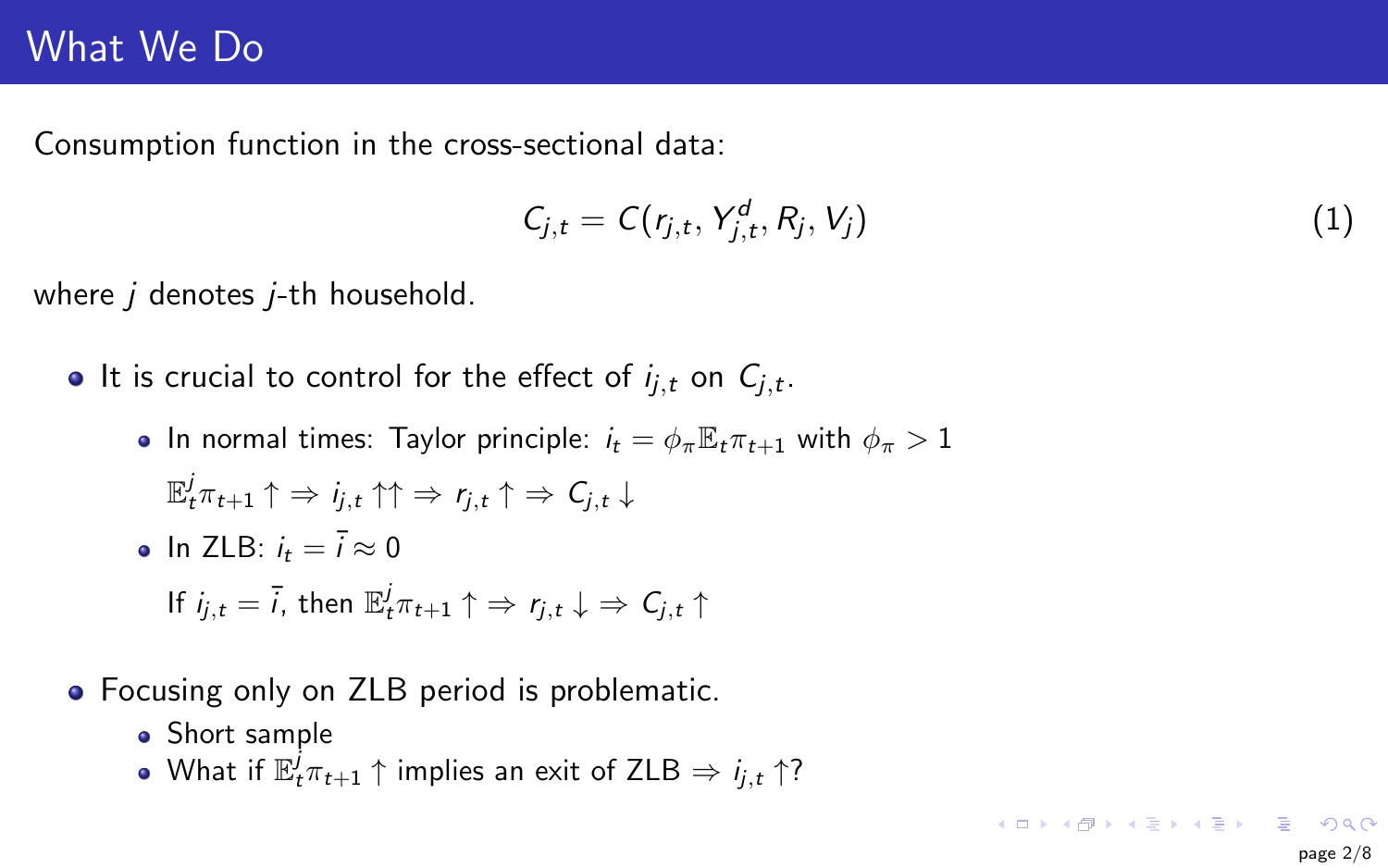- Test consumption theory using micro-level household data with **detailed decomposition** of inflation expectations and nominal interest rate expectations (annual BoE/TNS Inflation Attitude Survey, February 2011 - February 2020).
	- Isolate the effect of inflation expectations on consumption behavior controlling for quantitative individual interest rate expectations (which allows to test consumption theory regardless of ZLB period).
	- Consider both durable and nondurable consumption.
	- Link the empirical findings to a macro model.
- Investigate heterogeneity in intertemporal substitution of consumption due to differences in economic knowledge.
- Test discounting in the Euler equation (micro level data test of Gabaix (2020) model).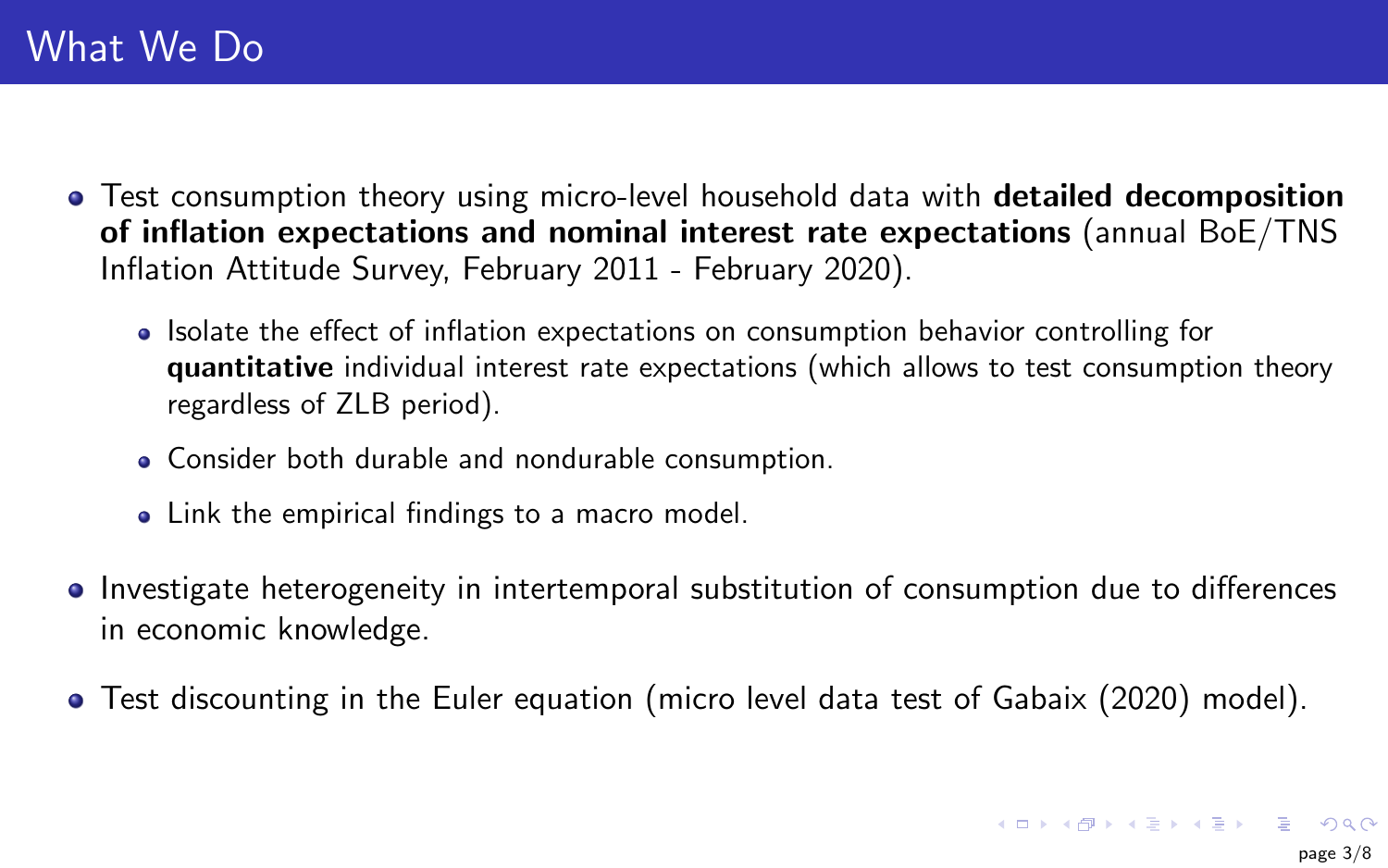- Higher inflation expectations:
	- stimulates current durable consumption,
	- decreases nondurable consumption.
- This is consistent with a model:
	- Durables are more sensitive to real interest rates and go up.
	- Nondurables react but are less sensitive to real interest rate, and go down due to an eroding effect of inflation on nominal income.
	- Extensive tests based on a macro model and find that the model and the data are consistent.
	- Nominal income erosion and wage growth expectations are key.
- Other findings:
	- Economically informed households are more responsive in intertemporal substitution of durable goods to real interest rates than less informed households.
	- The consumption Euler equation has discounting.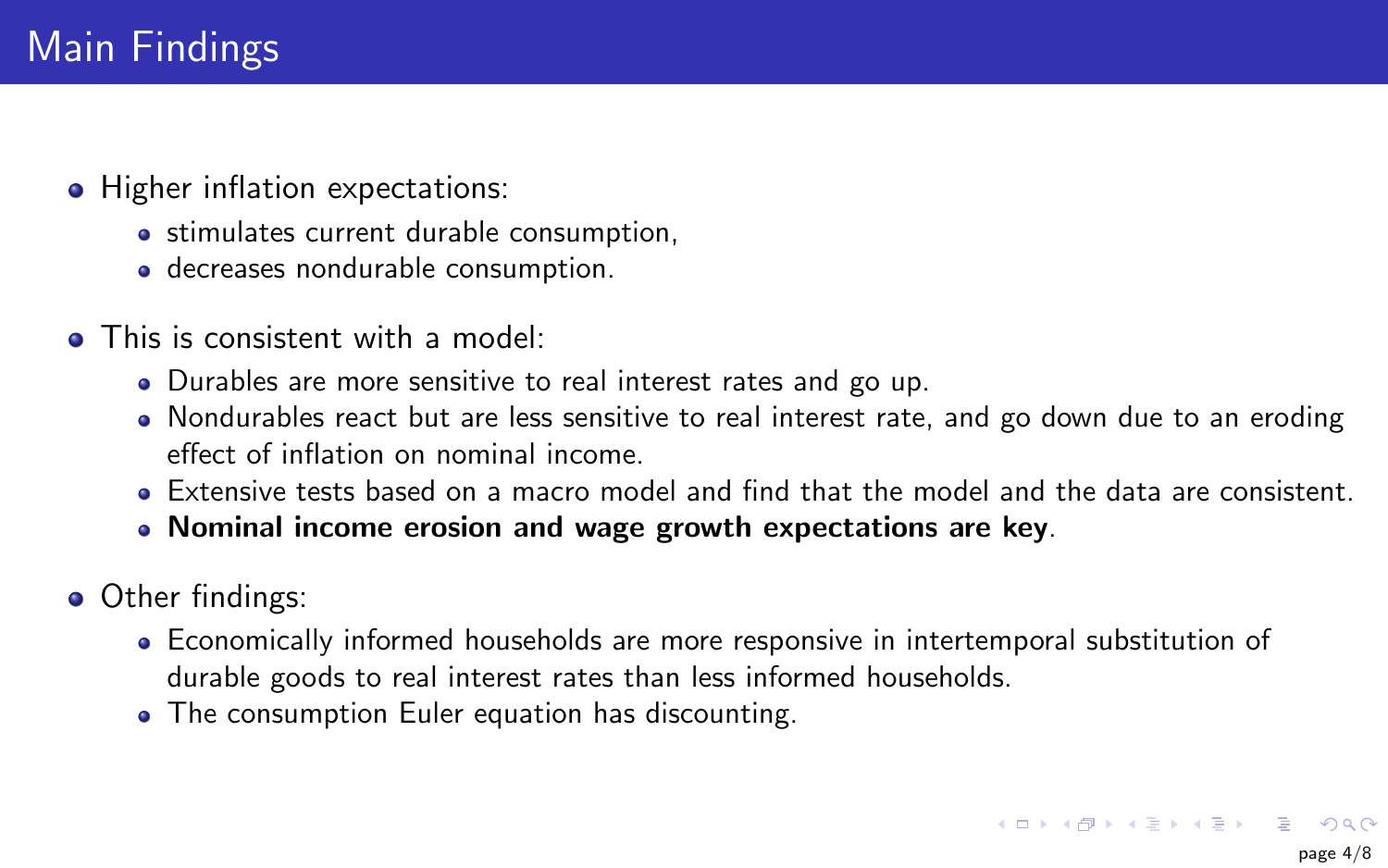### Table: Baseline: Cut Back Spending

#### Table: Baseline: Durables

|                                   | $\left(1\right)$<br>Avg. marginal effects | (2)<br>Avg. marginal effects           |                                   | $^{(1)}$<br>Avg. marginal effects | (2)<br>Avg. marginal effects |
|-----------------------------------|-------------------------------------------|----------------------------------------|-----------------------------------|-----------------------------------|------------------------------|
| $\mathbb{E}_t \pi_{t,t+1}$        | $0.015***(-)$<br>(0.002)                  | $0.016***$ (-)<br>(0.004)              | $E_t \pi_{t,t+1}$                 | $0.003***$ (+)<br>(0.001)         | $0.004$ ** $(+)$<br>(0.002)  |
| $\mathbb{E}_t i_{t,t+1}$          | $0.024$ <sup>**</sup> $(+)$<br>(0.012)    | $0.041$ <sup>**</sup> $(+)$<br>(0.020) | $\mathbb{E}_t i_{t,t+1}$          | $0.008(-)$<br>(0.005)             | $0.003(-)$<br>(0.009)        |
| $\mathbb{E}_t(w_{t+1} - w_t)/w_t$ |                                           | $-0.012$ <sup>**</sup> (-)<br>(0.006)  | $\mathbb{E}_t(w_{t+1} - w_t)/w_t$ |                                   | $0.002 (+)$<br>(0.003)       |
| Control variables                 | Yes                                       | Yes                                    | Control variables                 | Yes                               | Yes.                         |
| Observations<br>Pseudo $R^2$      | 6327<br>0.052                             | 2680<br>0.033                          | Observations<br>Pseudo $R^2$      | 6327<br>0.042                     | 2680<br>0.065                |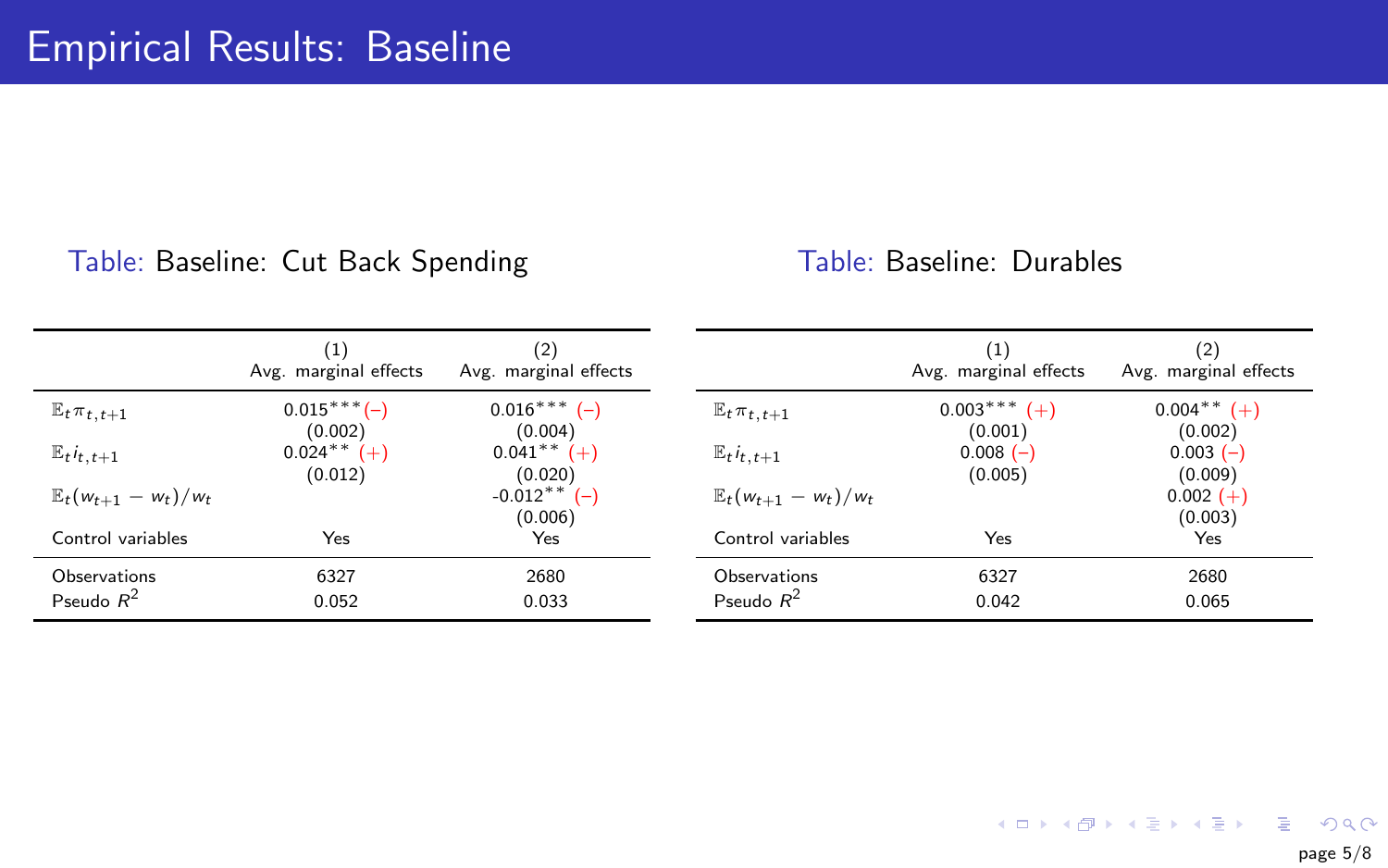# <span id="page-5-0"></span>Explaining Baseline Empirical Results

- Higher inflation expectations:
	- increase the willingness to bring forward durable goods
	- increase the willingness to cut back spending
- This sounds counterintuitive, but it is not contradictory to the theory.
	- One can increase current durable consumption and cut back nondurable consumption.

 $\mathbf{D} = \frac{u_c(C_t, X_t)}{u_c(z_t, X_t)}$  $\frac{u_c(C_t, X_t)}{u_c(C_{t+1}, X_{t+1})} = \beta \frac{1 + i_t}{\prod_{t+1}}$  $\frac{1-\tau}{n}$ : higher  $\Pi_{t+1}$  increases the **ratio** of current nondurable consumption to future nondurable consumption.

2 Current nondurable consumption level can decrease because higher  $\Pi_{t+1}$  could erode the values of nominal assets and/or future nominal income.

$$
\bullet \frac{u_X(C_t, X_t)}{u_C(C_t, X_t)} = 1 - (1 - \delta) \frac{\Pi_{t+1}}{1 + i_t}
$$
: higher  $\Pi_{t+1}$  increases the ratio of current durable consumption to nondurable consumption.

This is often missed when we just look at consumption Euler equation,  $c_t = \mathbb{E}_t c_{t+1} - \sigma(i_t - \mathbb{E}_t \pi_{t+1} - r_t^n)$ , without considering changes in income and two types of goods.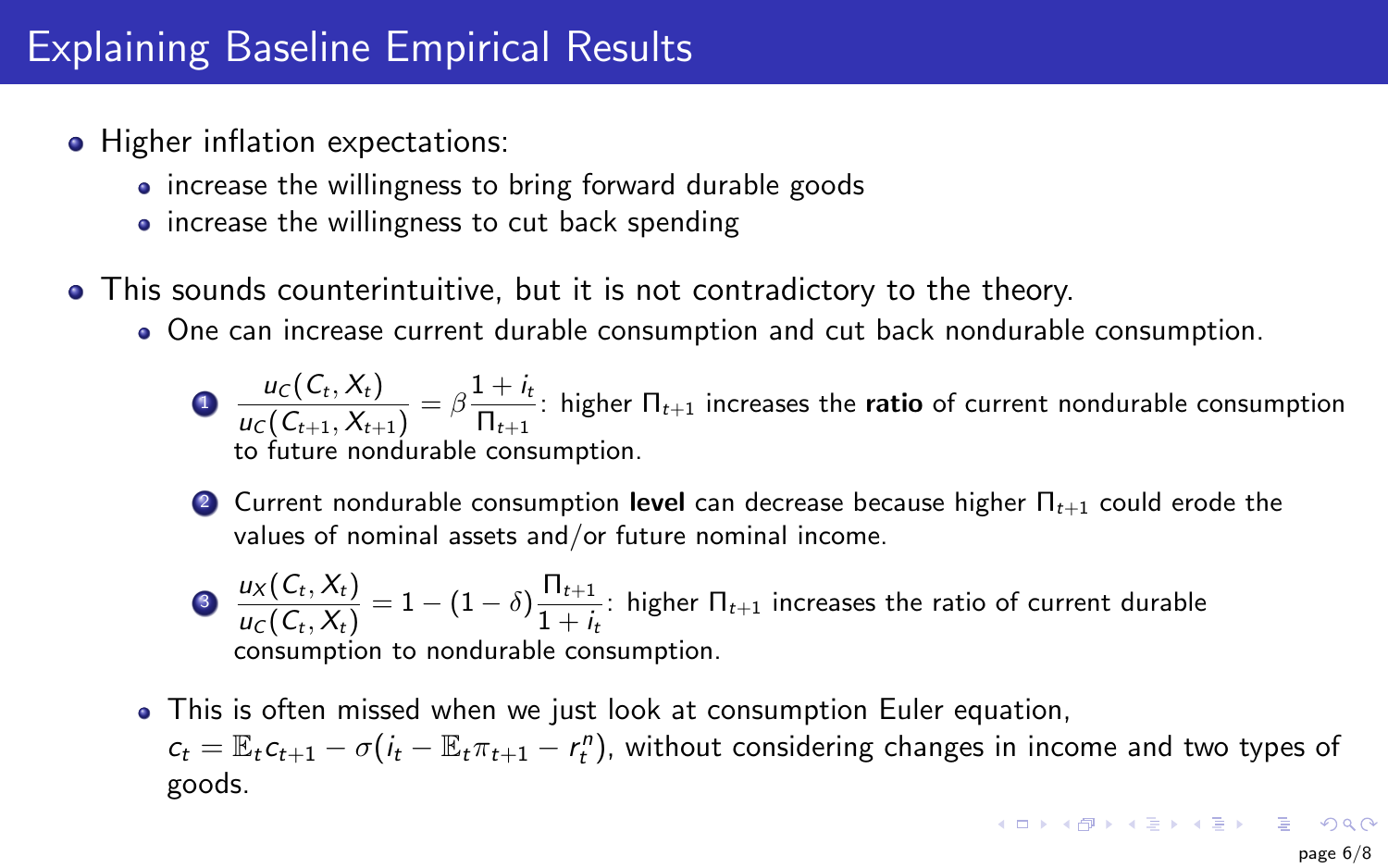# <span id="page-6-0"></span>Infinite-horizon Model

**•** Household's lifetime utility function

$$
U = E_0 \left[ \sum_{t=0}^{\infty} \beta^t u(C_t, X_t, L_t) \right]
$$
 (2)

with period utility function:

$$
u(C_t, X_t, L_t) = \frac{1}{1 - \frac{1}{\sigma}} \left[ \left( \psi(C_t - \lambda_c C_{t-1})^{\frac{\eta - 1}{\eta}} + (1 - \psi)(X_t - \lambda_x X_{t-1})^{\frac{\eta - 1}{\eta}} \right)^{\frac{\eta}{\eta - 1}} \right]^{1 - \frac{1}{\sigma}} \exp\left( \frac{\frac{1}{\sigma} - 1}{1 + \nu_1} L_t^{1 + \nu_1} \right) (3)
$$

subject to the flow budget constraint

$$
P_t C_t + P_t \{X_t - (1 - \delta)X_{t-1}\} + B_t \leq P_t Y_t^R + W_t L_t + (1 + i_{t-1})B_{t-1}
$$
\n
$$
\tag{4}
$$

Household's expectations:

$$
\log(\Pi_t) = (1 - \rho_{\Pi}) \log(\Pi_{ss}) + \rho_{\Pi} \log(\Pi_{t-1}) + \epsilon_{\Pi, t-1}
$$
\n(5)

$$
\log(1+i_t) = (1-\rho_i)\log(1+i_{ss}) + \rho_i\log(1+i_{t-1}) + \epsilon_{i,t-1}
$$
(6)

$$
\log(\tilde{w}_t^R) - \log(\tilde{w}_{t-1}^R) = (1 - w_{index})(\Pi_{ss} - \Pi_t) + \epsilon_{w,t-1}
$$
\n(7)

$$
\log(\tilde{y}_t^R) - \log(\tilde{y}_{t-1}^R) = \epsilon_{y,t-1} \tag{8}
$$

where  $\mathcal{W}_{t}^{R}=\frac{\mathcal{W}_{t}}{P_{t}}$  $\frac{W_t}{P_t}$  and  $\widetilde{\mathsf{a}}_t = \frac{A_t}{\gamma^t}$  (detrended variable) K □ ▶ K @ ▶ K 할 K K 할 K ( 할 ) 10 Q Q

page 7/8